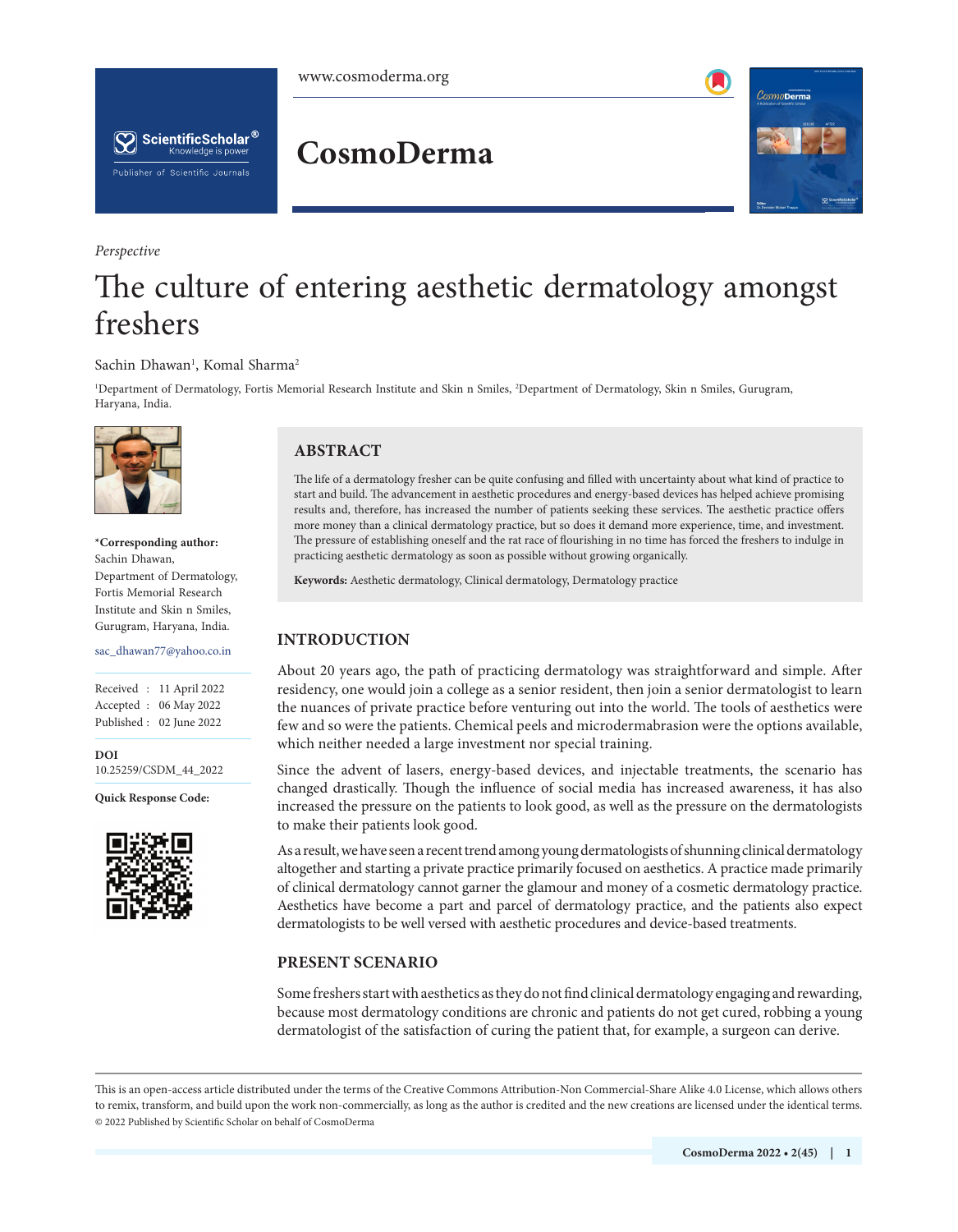Some start with aesthetics as they are not fully confident of their clinical acumen, as some residency programs do not provide enough all-around clinical exposure.

Some have financial needs which force them to join aesthetic centers where the dermatologists are only a cog in the wheel. A number of such centers are driven by investors and businessmen who are less bothered with the standard operating procedures and best medical practices, and rather the focus is solely on the financial top-line and bottom line.

Unfortunately, in our country, there are no laws as to who can and who cannot practice aesthetics. The competition is already huge because dermatologists are not the only doctors practicing aesthetic dermatology. We have to compete with plastic surgeons, dentists, gynecologists, ENT surgeons, and sometimes unqualified quacks too.

For any postgraduate student, the training starts at the time of residency. The structured syllabus does not include much aesthetics. Unlike some other branches like plastic or reconstructive surgery, a dermatology resident must rely on conferences and workshops for learning aesthetics, where handson experience is minimal to nil. They need to have self-learned experiences after their postgraduation, which can have many pitfalls. While residency can prepare a fresher with patience and empathy for a clinical dermatology patient, it can never prepare for an unreasonable and tough-to-satisfy patient that comes with aesthetic dermatology. That can be learned only with time and experience. So, someone who starts with aesthetics as a fresher will find it difficult to handle such situations.

There is a basic rule of a well-rounded dermatology practice: clinical dermatology feeds aesthetic dermatology. If one practices only aesthetics, it may take longer to break even and get a steady footfall of patients. A fresher should advertise himself as a dermatologist first. A patient who trusts his dermatologist can eventually be converted into a candidate for aesthetic dermatology.

As patients expect a pure aesthetics clinic to look fancy with artwork, plush interiors, and at a high street location, in order to invite more footfall, one has to invest heavily into the location of the space and interiors, which puts additional stress on an aesthetic dermatologist.

There are some positives to a purely aesthetic practice as well. While most dermatology diseases are chronic and relapsing, aesthetic procedures often have quick and gratifying results. A patient with a chronic disease will most likely indulge in jumping from one doctor to another out of frustration. With just one satisfactory outcome of aesthetic treatment, some patients become 'bhakts' for life and would trust only you when it comes to an aesthetic procedure. The downside of a hurried aesthetic establishment is improper training and skill because it may lead to suboptimal results and the patient will leave you to look for another aesthetic doctor.

As there are many new doctors entering the field of aesthetics with each passing day, and the competition for survival is increasing, time is a commodity that has to be respected. In a practice that concentrates on aesthetic dermatology, the focus group is small. Hence, there is enough time to excel and innovate in this field. This is something that might not be possible if one does a mixed aesthetic and clinical practice. Making this choice early in the career saves time in trying hands in different subspecialties. It is not necessary to start big and with a huge investment, but some forms of aesthetic procedures like chemical peels, microneedling pens, dermabrasion, etc. can be started early. Before making a substantial investment in aesthetic dermatology, it is important to gauge the potential market and the number of suitable patients one has. The machinery needed for an aesthetic practice is a big investment even if only basic devices and procedures are selected initially. Aesthetic procedures demand time and patience, and the economic return of this investment can be slow. The investment should not cloud a fresher's judgment as it can lead to overcharging and suggesting unnecessary procedures. While we have a responsibility for what is best for our patients, we also have a responsibility for what is best for our practice. A fresher has to learn to never indulge a patient who has unrealistic expectations. One should be very transparent about what a procedure has to offer and its limitations of the procedure. Always give an estimated range of the improvement and change that can be achieved. Make sure the patient fully understands the procedure and has realistic expectations of it. Transparency and patience are what create harmony between a doctor and the patient.

While energy-based devices demand investment, procedures like botulinum toxin injections, hyaluronic acid fillers, threads, etc. are charged as per the retail price of the product plus the procedure charges. Now, this is something that does not need a specialized setup and machinery, but it does need a fair amount of practice to perfect. The lure of easy money without investment and profit should not cloud one's judgment to oversell and overuse. Another issue that has arisen in the race of learning aesthetic procedures is freshers joining aesthetic clinics and trainers that are not qualified but are providing training in such procedures. The existence of such establishments is in bounty but not legitimate.

#### **EPILOGUE**

The choice of either switching over to or practicing aesthetic dermatology gradually can be made when the time, circumstance, and confidence are right. It is a decision that